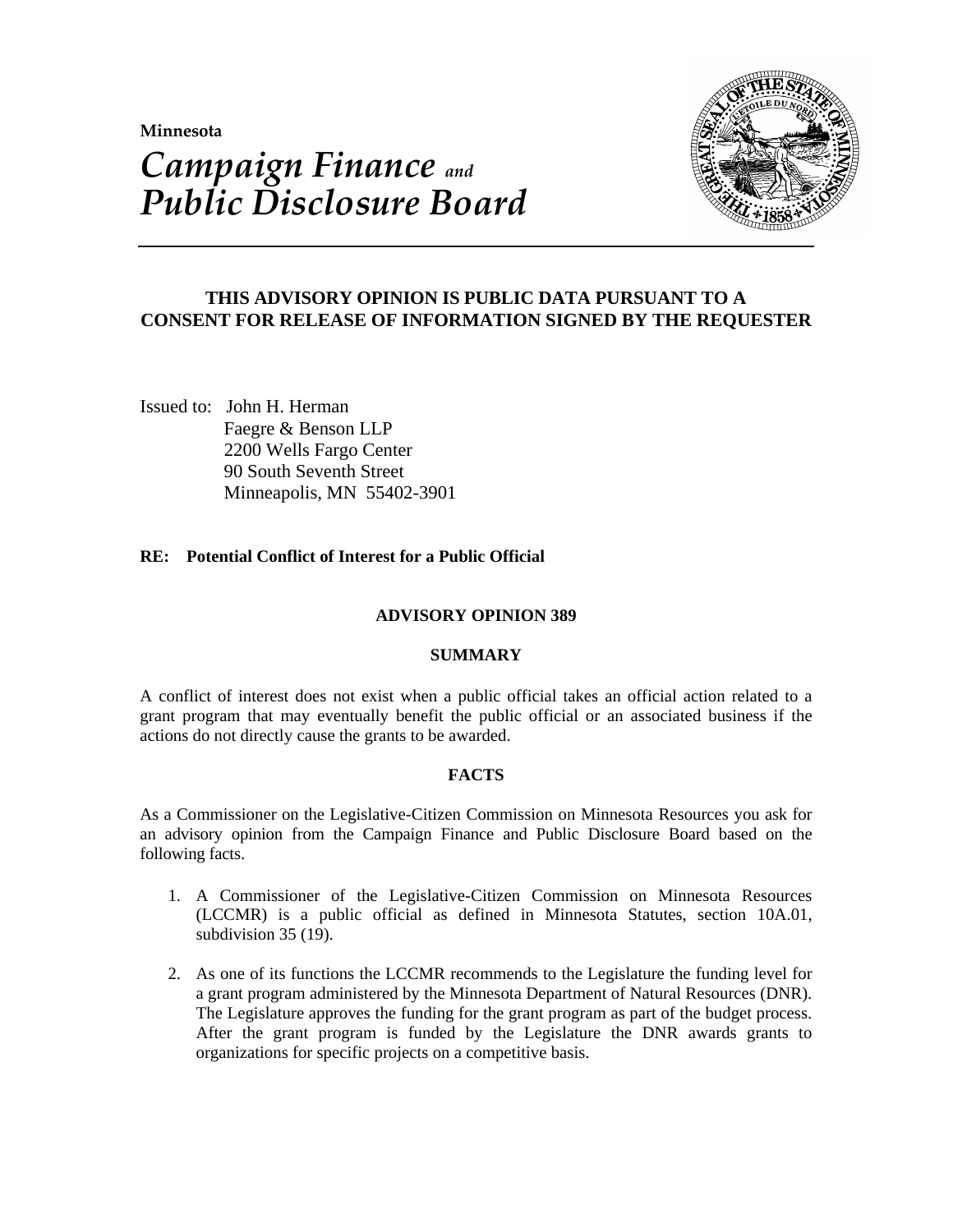- 3. Potentially, an LCCMR Commissioner may also serve on the governing board, or be a member, of an organization that will apply for and may receive a grant from the DNR.
- 4. In addition to serving as an LCCMR Commissioner you are employed as an attorney by a Minnesota law firm. The law firm provides services to an organization that may receive a grant from the DNR.

#### ISSUE ONE

Will serving as a Commissioner on the LCCMR and on the governing board of an organization that will apply for a grant from the DNR create a conflict of interest under the provisions of Chapter 10A?

#### OPINION ONE

No. While the LCCMR plays an important role in the development of a policy and budget for the grant program in question, it is not making the type of decisions that will affect the financial interests of the Commissioners or of organizations that may compensate its members who are also Commissioners. As presented in the facts of this request, the authority to provide a specific grant to an organization rests with the DNR, not with the LCCMR. Additional separation between the actions of the LCCMR and the awarding of a grant is provided by the Legislature which is responsible for approving the funding provided to the grant program.

The separation between the actions of the LCCMR and the awarding of a specific grant removes the potential for conflict of interest as defined in Minnesota Statutes, section 10A.07, subdivision 1. This statute provides that a public official faces a potential conflict of interest if an action or decision of the official would substantially affect the financial interests of the official or of an associated business that compensates the public official more than \$50 in any month. Here the actions of a LCCMR Commissioner are sufficiently isolated from the actions or decisions that provide financial benefit to an organization (the awarding of a grant) so as to be outside of the provisions of the statute.

#### ISSUE TWO

Will serving as a Commissioner of the LCCMR and being employed by a law firm that represents an organization that will apply for a grant from the DNR create a conflict of interest under the provisions of Chapter 10A?

#### OPINION TWO

No. As discussed in opinion one, the actions or decisions of the LCCMR are sufficiently separated from the awarding of a grant to prevent a potential conflict of interest.

Issued November 28, 2006

Bob Milbert, Chair Campaign Finance and Public Disclosure Board